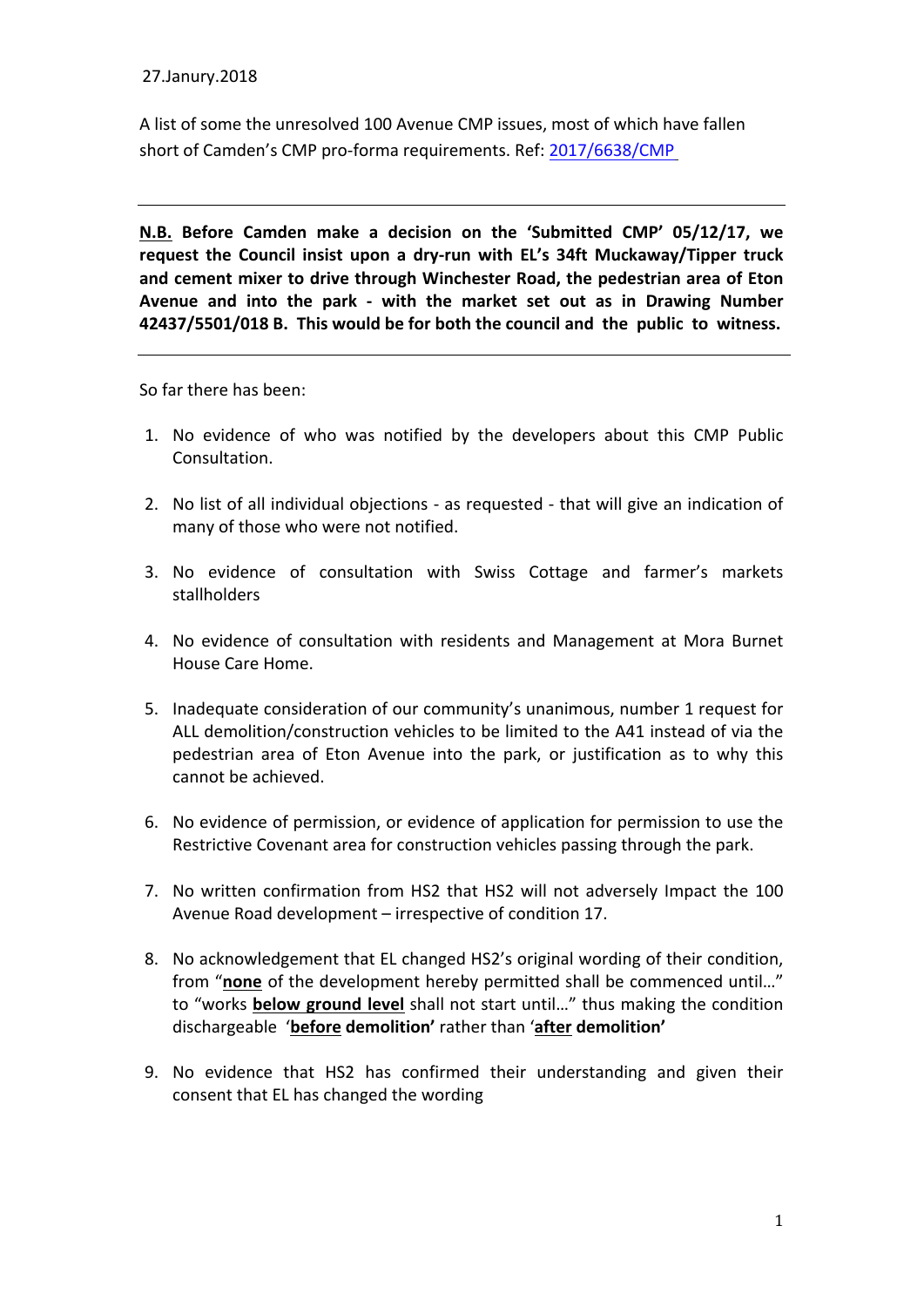- 10. Incorrect use of EL's unapproved plans [ref 2017/4036/P] to remove two fire exits and reduce hallway space for CMP plans, instead of the original plans [ref  $2014/1617/P$ ] as approved by the Secretary of State.
- 11. No evidence of planning permission or application to vary the original planning permission to the remove three category A cherry trees.
- 12. No confirmation that widening the pedestrian access along the public path next to the Green does not involve removing the hedges.
- 13. No evidence of EL's section 278 Agreement with TfL in regard to all vehicle movements via the A41
- 14. No accurate vehicle histogram in appendix G that correlates with the Site Logistics plans in Appendix F
- 15. No swept path analysis of how the 34 ft vehicles will turn around on site as indicated in the Site Logistics Plan, Appendix F, for Phase 1A.
- 16. No suggestion of a safety barrier for cyclists where the 34 ft vehicles turn out of access 2 onto the A41 directly by the CS11 lane.
- 17. Insufficient root protection measures for the London Plane tree where the 34ft vehicles will be driving over its roots at Access 2 for 3 years. The barrier currently proposed only closely surrounds the base and barely covers the extent of the root area.
- 18. No guarantee that the 34ft Muckaway and cement vehicles will not end up using the full length of Eton Avenue or Adamson Road when the turning at Winchester Road and Eton Avenue is found to be unmanageable.
- 19. No acknowledgment by developers that they are proposing the use of a busy pedestrian area for their construction vehicles.
- 20. No evidence that the 34 ft Muckaway vehicles and cement mixers can safely pass through cramped and displaced market stalls.
- 21. Insufficient evidence as to how banksmen will be able to keep pedestrians safe in the busy Eton Avenue pedestrian area without constantly disrupting the market and flow of people and children from all directions.
- 22. No account of the inevitable loss of footfall to the thriving markets and hence general commerce to the area.
- 23. No accounting for the nearby construction sites for: a) 148 Fellows Road [ref: 2013/8275/P] and